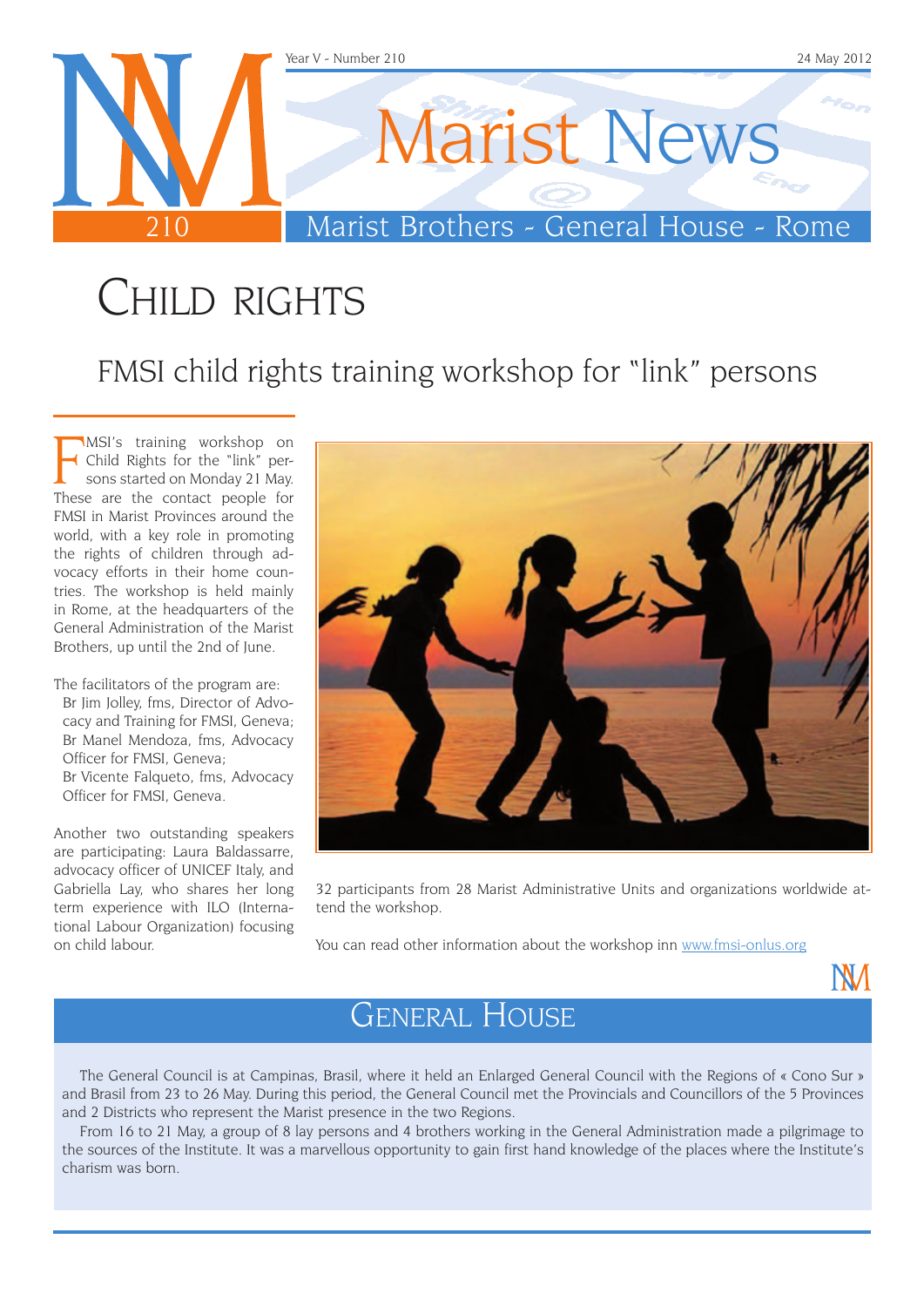## Vocacional animation in the Ad gentes Sector

#### Come and See 2012

Ome and See!" was the answer Je-<br>
sian Sisters. Due to language limita-<br>
sus gave to two young men who<br>
tons, two of our Marist Brothers gave<br>
wanted to know where he lived.<br>
In our Founder (Br. Eugenio) To young people in Bangladesh wishing lin our Founder (Br. Eugenio).

and willing to join us, we gave the same answer: "Come and See!" We had a Come and See programme from 11th April to 18th April. Fourteen candidates were in attendance.

The following topics were presented to them: What is Vocation, Vocation and Motivation, What is Prayer, Personal experience as a Religious, Marriage as a vocation, Our Catholic Faith, History of the Church in Bangladesh, Mary and Our Found-

presented the above topics were the Vicar General of the Diocese, two Taize prayers in Bangla (Br. Vigilio), teaching Brothers, two Priests and three Sale-Common prayers (Br. Mark), teaching

sus gave to two young men who tions, two of our Marist Brothers gave wanted to know where he lived. talks on Mary (Br. Marti) and St. Marce-

English songs (Br. George) and taking pictures (Br. Hilario). We ate, washed plates and did house chores together with them. This is what touched



er St. Marcellin. Among those who The rest of us showed our affective and Life characterized by Internationality effective Marist Presence in leading the

them most. They were inspired and edified seeing us eating with them and doing house chores together. Our Simple Life is what many of them gave as the main reason for their continued desire to become Marist Brothers. They want to share our Multicultural Marist Life as evidenced by our being 6 Brothers from all the five continents: Americas, Europe, Africa, Asia and Oceania. This is what they "Came and Saw", our Marist Community

and simplicity - a new reality they want to be part of.



#### Meeting of media professionals in the Province of Brazil Centro-Norte

The Province organised a meeting of media professionals in Brazlândia, Federal District, on 26 and 27 April.<br>Participants came from Colleges, the Instituto Marista de Solidariedade and the Instituto Marista de Assistência he Province organised a meeting of media professionals in Brazlândia, Federal District, on 26 and 27 April. Participants came from Colleges, the Instituto Marista Social.

With theme, "A Culture of Communicating: Sign of Unity in the Province", the event aimed aimed at forming participants in carrying out the their role as facilitators, and

in deepening their understanding of the Province's Plan for Communications, in the context of the educational, social and pastoral aims of the Province.

The meeting formed part of the Plan for Communication for the Marist Province of Brazil Centro-Norte launched on 7 March 2012. The Plan aims at providing guidance and expertise to media personnel in the Province.

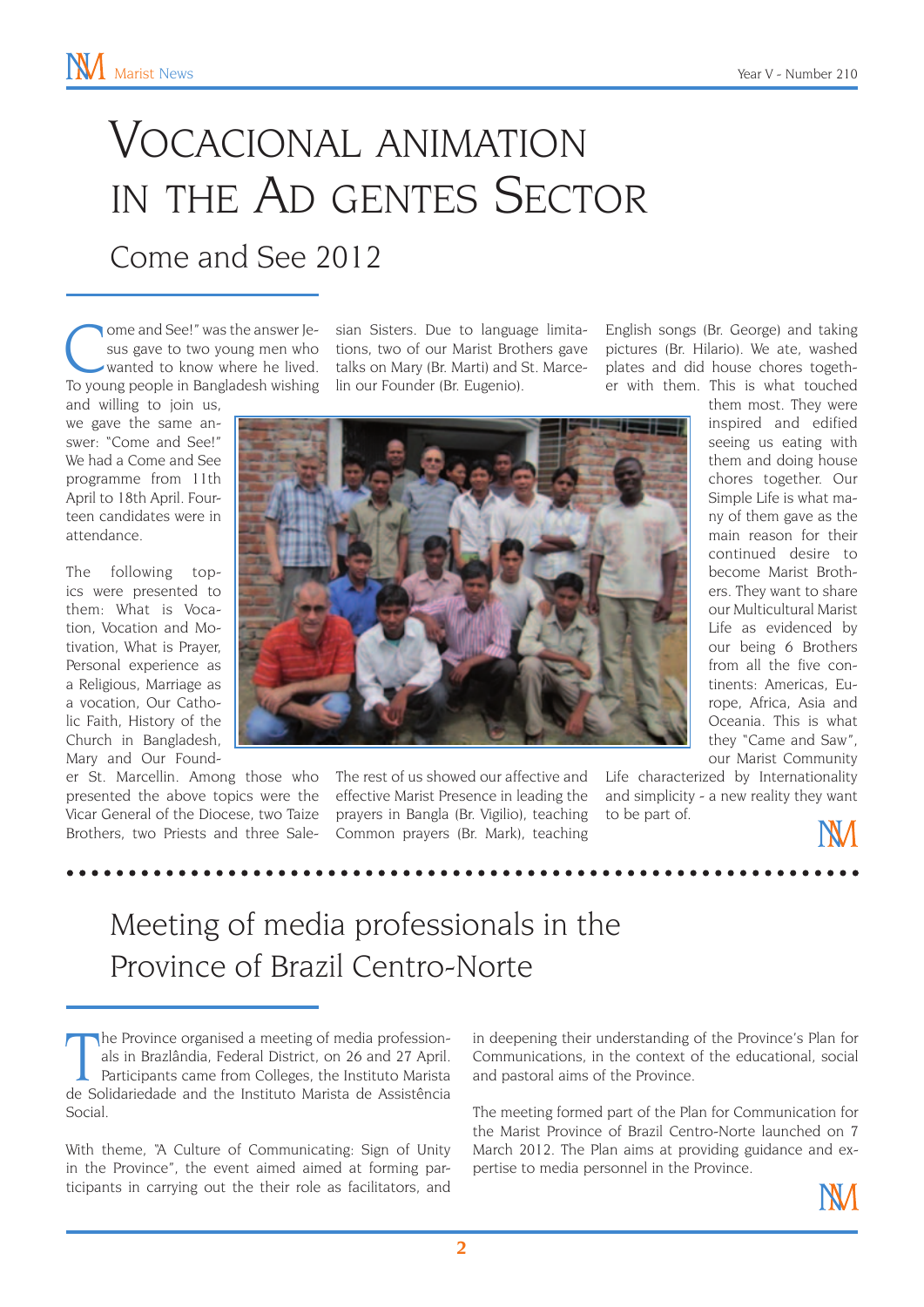## Looking ahead in New Zealand

#### Workshop on the future of the mission

r David McDonald, Provincial, invited Brothers in the New Zealand sector of the Province to assemble at Sacred Heart College, Auckland, for a 2-day workshop on the future of the mission in New Zealand, April 19-20. 25 Brothers worked in groups of 5 over the two days – the familiar "round table" approach so much favoured in our Marist gatherings of recent years.

The first session was devoted to reflecting on our life as Marists up until this year. Looking back. Questions were considered at the personal level, then table, then recorded for all to read. Such issues as personal highlights, inspiring Brothers (individually and as leaders), qualities exhibited by these men, personal satisfaction as a Brother today.

Then we looked at today. Using Br Emili's recent circular, "He Gave Us the Name of Mary", group work was carried out on our current fragility here in NZ and our response to this. Emerging here was the recognition of the importance of the developing movement of Champagnat Marists / Lay Partners.

Interestingly, a group of Champagnat Marists were meeting at Sacred Heart at the same time, discerning their identity and role in the life of the Province.

The next session had us looking ahead, with each Brother being asked to consider his vision of his role post-2012. Included in this was his role in ministry, in the promotion of the charism and even in Marist leadership. The concept



of leadership was extended beyond that of corporate leadership, as in Provincial Council and suchlike, to include that of personal responsibility within and beyond the community.

Br David challenged the group, as individuals, to acknowledge the importance of their assuming leadership within the Province. "If you won't do it, who will? It is up to you." He asserted that the future of the Province lay with the men gathered around him there. Not with the Provincial and his Council. Hmm, quite a challenge to those inclined to sit back and be dictated to from above. Or to sit back and do nothing. Quietly die.

Perhaps the most salient issue that emerged from the gathering was the importance of the role of Champagnat Marists. The final session of the two days was a "conversation" between the two groups, where, quite informally, members of each group shared their thoughts on the roles of both Brothers and Lay in living a shared Marian spirituality, developing the same call to mission and sharing in ongoing formation.

Br David expressed his view that new ventures are still possible in New Zealand and that such enterprises must involve both Brothers and Champagnat Marists. We may be fewer than before but the fire of Marcellin still burns in the hearts of those who bear the name of Marist, be they Brother or Lay.

A challenging and inspiring two days!